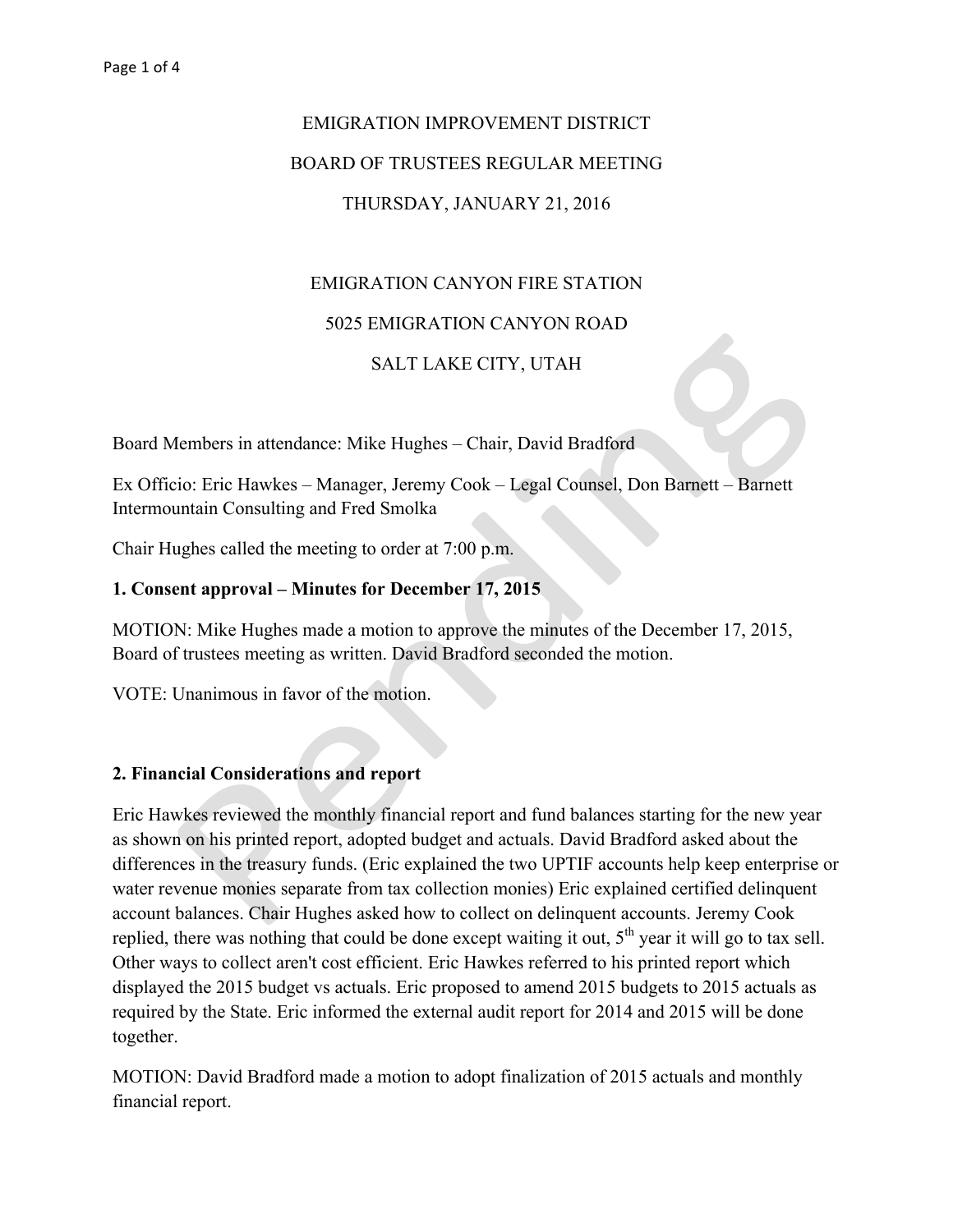VOTE: Unanimous in favor of the motion.

## **3. Appointment of Trustee Duties & Officers for 2016**

Chair Hughes addressed the topic of appointment of trustees, duties and offices for 2016. David Bradford motioned to retain all positions currently being served. Chair Hughes agreed, with the exception of Fred Smolka. It is proposed that Eric Hawkes replace Fred and be appointed to the position of Treasurer. Positions are allocated as follows; Mike Hughes – Chair, Mark Stevens, Vice Chair, David Bradford - Secretary/Clerk and Eric Hawkes Treasure/Manager.

MOTION: Chair Hughes made a motion to adopt those positions for 2016 yr.

VOTE: Unanimous in favor of motion

# **4. Feasibility Study – Public Survey – Update**

Chair Hughes inquired about Feasibility Study and Public Survey. Eric Hawkes talked about the newsletter, website and survey to the general public for input. He also explained there will be an email with a link to the survey. Chair Hughes inquired about a public hearing some time in the spring to discuss results of the survey. Jamie White asked regarding the role of the public hearing. Chair Hughes replied that the survey and public hearing would assist with ideas, public concerns and possible projects.

# **5. Water Reports & Well Levels**

Don Barnett talked about the water report and streamflow forecast as seen on his charts. Emigration Canyon Creek forecast is at 98% of a 30 year average. David Bradford asked about the reliability of the forecast. Don explained snowpack levels and water supply. Don continued to explain normal moisture conditions, 30 year cycles, adjustments, 100% of normal is a C grade, average levels. David Bradford asked questions regarding actual measurements and other indicators. Don explained modeled forecasts and accuracy of snowpack levels noted in graph 4. Don discussed water usage and per connection usage. 2014 total per connection usage 120,000. Fred Smolka asked for total number of connections, 280. Don explained the water usage graph at of below median for past 7 years and per capita usage.

Eric Hawkes talked about well performance. Upper Freeze Creek Well level is around –907 ft. with slight fluctuation from  $-903$  ft. at spring time, Well 1 – transducer shows water level at  $-9$ ft.. Well 2 – transducer is currently not working and therefore not being used. Brigham Fork Well shows water levels at  $-212$  ft. and is being pumped only to exercise it. Well 1 pumped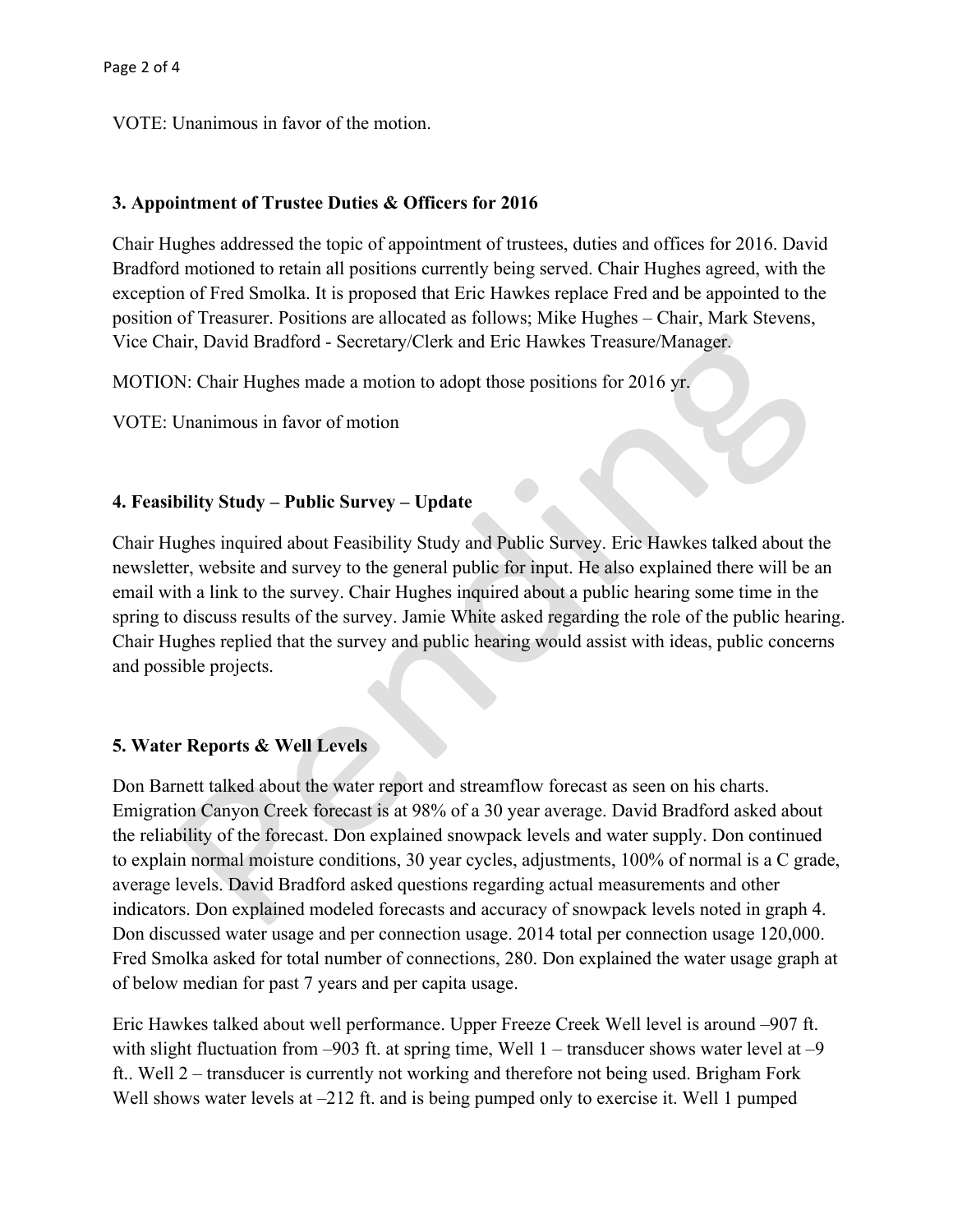nearly one hundred thousand gallons since January 1<sup>st</sup> and Upper Freeze Creek just over one million gallons pumped. Chair Hughes asked if this would be a good time to use Brigham Fork Well. Eric Hawkes explained the reason Brigham Fork Well was shut down was due to complaints of turbidity in the water and sulfur odor. Don Barnett doesn't recommend using the Well. Aqua Environmental flushed the hydrants near Brigham Fork Circle and there has been no complaints since shutting down the Brigham Fork Well. Chair Hughes commented on concerns of iron, bacteria and whether or not it is time to move forward on the repair of Brigham Fork Well. Don proposes the water to be tested by a lab in Kansas, the company can determine if the problem is in the aquifer or the well casing. They can give advice for treatment protocol. Chair Hughes agreed testing would be great at this time when water supply is good.

### **6. Any Items requested by the visiting public**

Kathy Christensen commented that she is happy with everyone and thinks they are doing a great job and appreciates it

Jamie White asked questions about water testing and who does it. Eric Hawkes responded that Aqua Environmental does it 3 times a week. Water samples get sent to a lab, Chemtech. Jamie wanted more details about where and how. Fred Smolka further explained the water sample and testing process. Jamie had questions regarding new connections and water rights under protest. Jeremy Cook told Jamie that there is no need to inform people about the lis pendens filed on a portion of the District's water rights. Chair Hughes interjected that the District has adequate water rights to provide water to their customers and new customers that is not under the lis pendens. Jeremy stated that lis pendens is not an issue and should be released in the near future. Fred Smolka commented regarding water rights in the canyon. Chair Hughes made the point that legal matters are not to be discussed in the public forum and Jeremy Cook confirmed that point. Jamie asked about his request for records. Eric explained that it will be a couple of weeks. Jamie asked about the Emigration Creek EPA report from 2009 recommendations. Chair Hughes made the statement that the recommendations were followed up on. Jamie was told to contact Salt Lake County or Utah Division of Water Quality where he could find the EPA report findings. Don Barnett informed Jamie of DEQ's website regarding Emigration Creek. Jamie asked about the EID Newsletter and department of Justice not intervening. Jeremy Cook replied that it is a statement and that's all they are going to say about it. Chair Hughes reminded several times that the District doesn't discuss ongoing litigations. Jamie wanted approximate date when there was a public hearing regarding the "water availability fee". Fred Smolka said it was July 20, 2013.

### **7. Closed session – pending litigation**